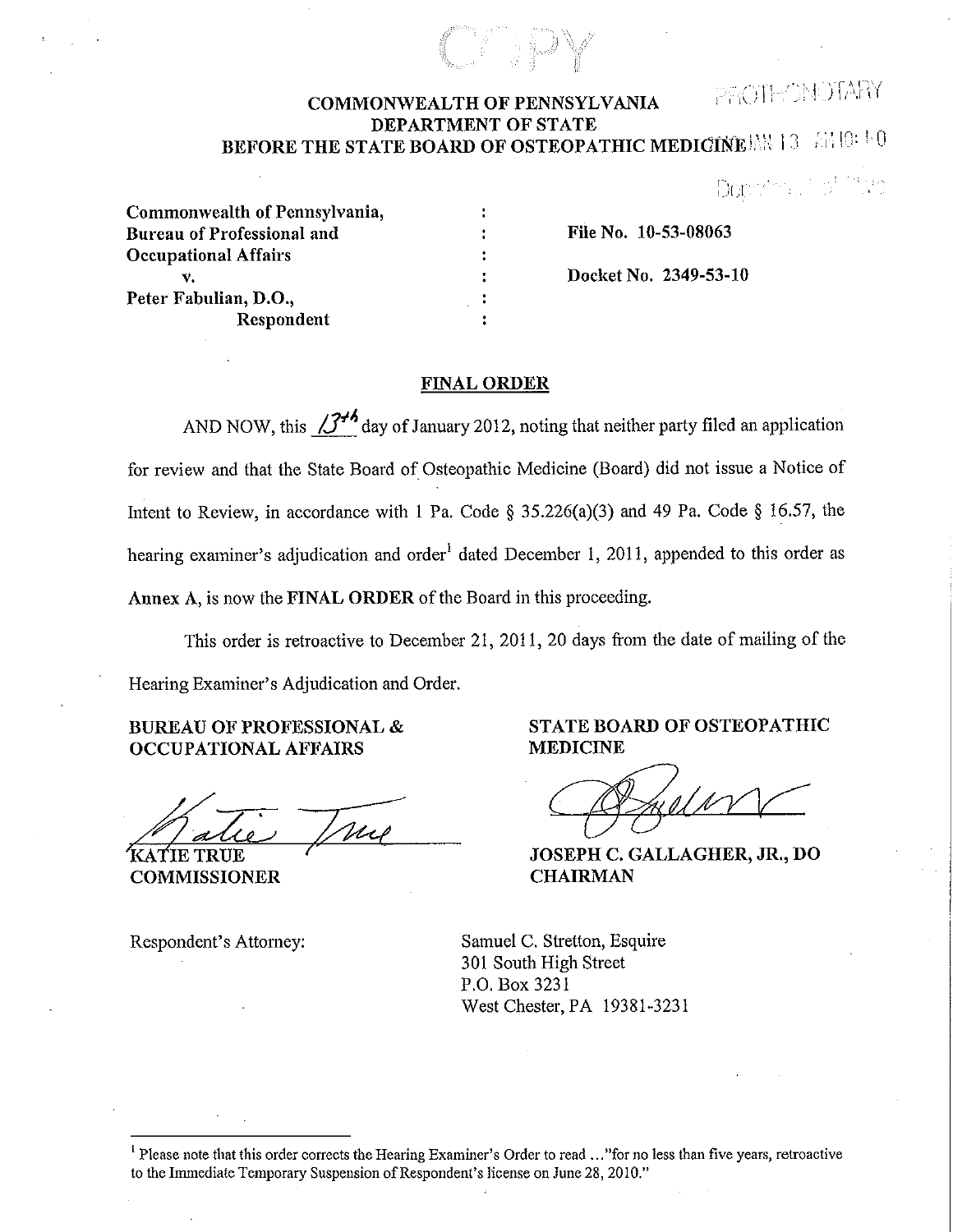Prosecuting Attorney:

Board counsel:

Date of mailing:

Keith E. Bashore, Esquire

Steven R. Dade, Esquire

January 13, 2012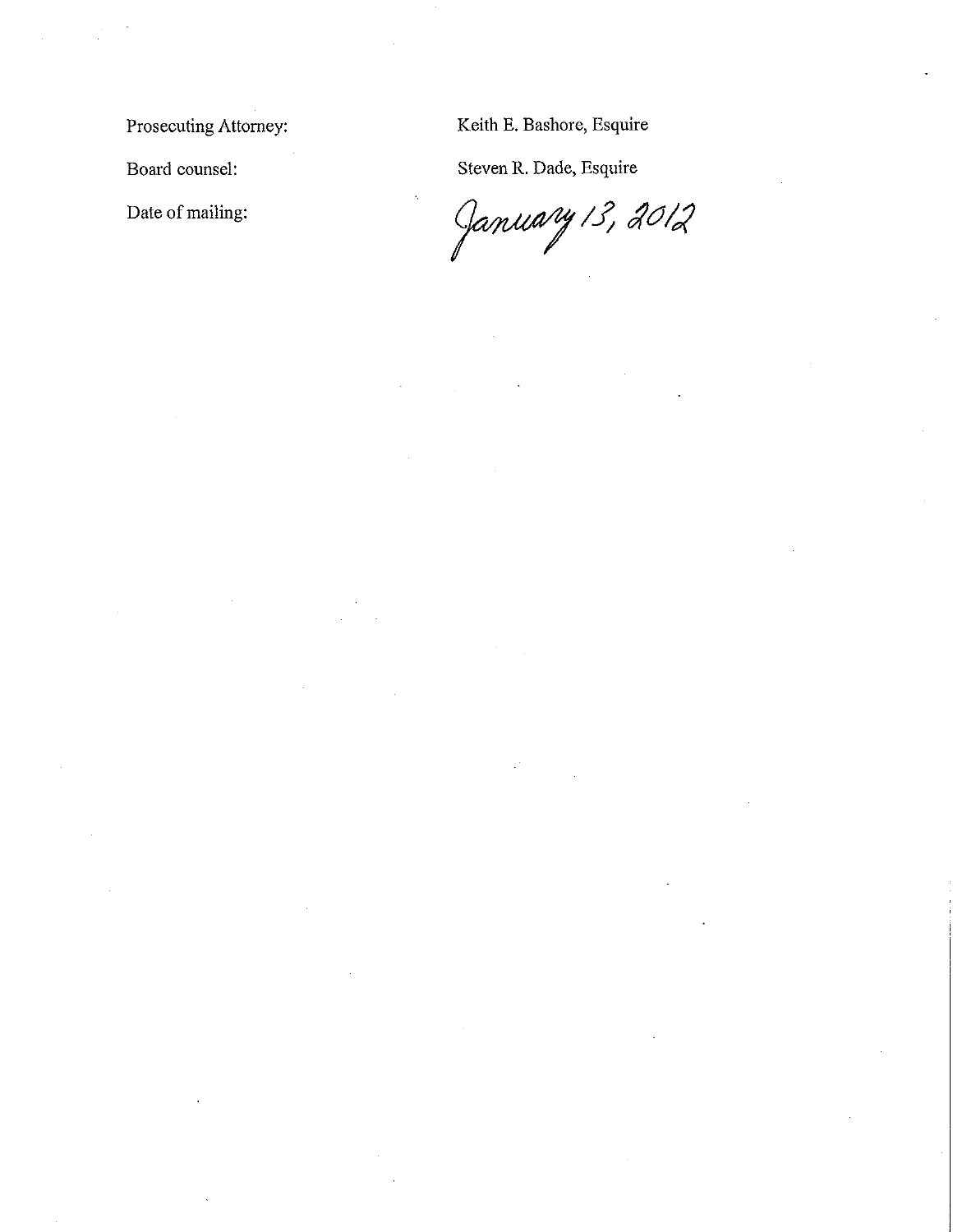# PROTHONOTARY

## COMMONWEALTH OF PENNSYLVANIA **DEPARTMENT OF STATE**  $2311 R97 37 P11 2: 03$ BEFORE THE STATE BOARD OF OSTEOPATHIC MEDICINE

Depalation of steph-

 $1241$ 

| Commonwealth of Pennsylvania, |            |                    |  |
|-------------------------------|------------|--------------------|--|
| Bureau of Professional and    |            |                    |  |
| <b>Occupational Affairs</b>   |            |                    |  |
|                               | Docket No. | 2349-53-10         |  |
| v.                            | File No.   | $-10 - 53 - 08063$ |  |
|                               |            |                    |  |
| Peter Fabulian, D.O.,         |            |                    |  |
| Respondent                    |            |                    |  |

## ADJUDICATION AND ORDER

P.O. Box 2649 2601 North Third Street Harrisburg, PA 17105

C. Michaej Weaver Hearing Examiner

> ( . ,-~

ANNEXA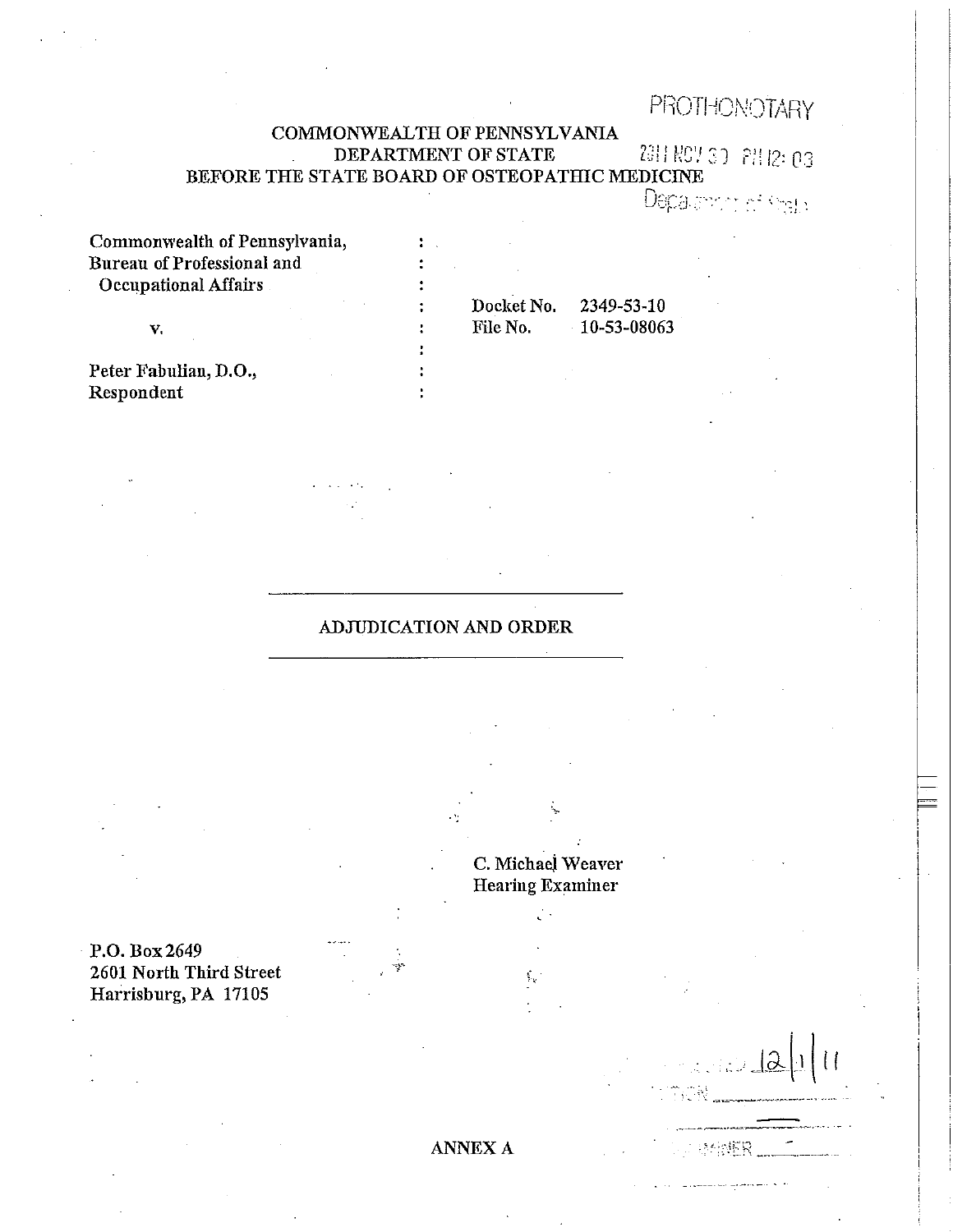#### HISTORY

This matter comes before a hearing examiner for the Department of State on a two count amended order to show cause (AOSC) filed March 29, 2011, in which the Commonwealth alleged that Peter Fabulian, D.O. (Respondent) is subject to disciplinary action by the State Board of Osteopathic Medicine (Board) under the Osteopathic Medical Practice Act (Act), Act of October 5, 1978, P.L. 1109, No. 261, *as amended,* 63 P.S. § 271.1-271.18, at§ 15(a)(3), 63 P.S. § 271.15(a)(3), because he pled guilty to a crime involving moral turpitude or related to the practice of the profession. The second count under the Medical Care Availability and Reduction ·of Error (Mcare), Act of March 20, 2002, P.L. 154 No. 13, § 701, *et seq,40* P.S. §1303.711 charged Respondent with failure to provide proof of medical professional liability insurance to the Department of Insurance for the period subsequent to July 15, 2004 and to the present.

Commonwealth's original order to show cause (OSC) was served on Respondent on December 17, 2010. Respondent filed an answer to the OSC simultaneous with a notice of request for hearing on January 13,2011. The Notice of hearing set March 18,2011 for the date of hearing. On February 10, 2011, Respondent filed a motion for a continuance of the March 18, 2011 hearing. An order granting continuance was issued and directed Respondent to provide available dates for hearing for the month of March 2011. On February 17, 2011, a letter from Respondent was received advising the Hearing Examiner that April 13, 2011 would be convenient for the expert witnesses of Respondent.

The Commonwealth filed an AOSC upon Respondent on March 29, 2011. Upon receipt of the AOSC, Respondent filed an Answer in which he requested a hearing. The matter was scheduled for hearing on April 13, 2011, and it occurred as scheduled. The Commonwealth was represented by Prosecuting Attorney Keith E. Bashore. Respondent appeared and was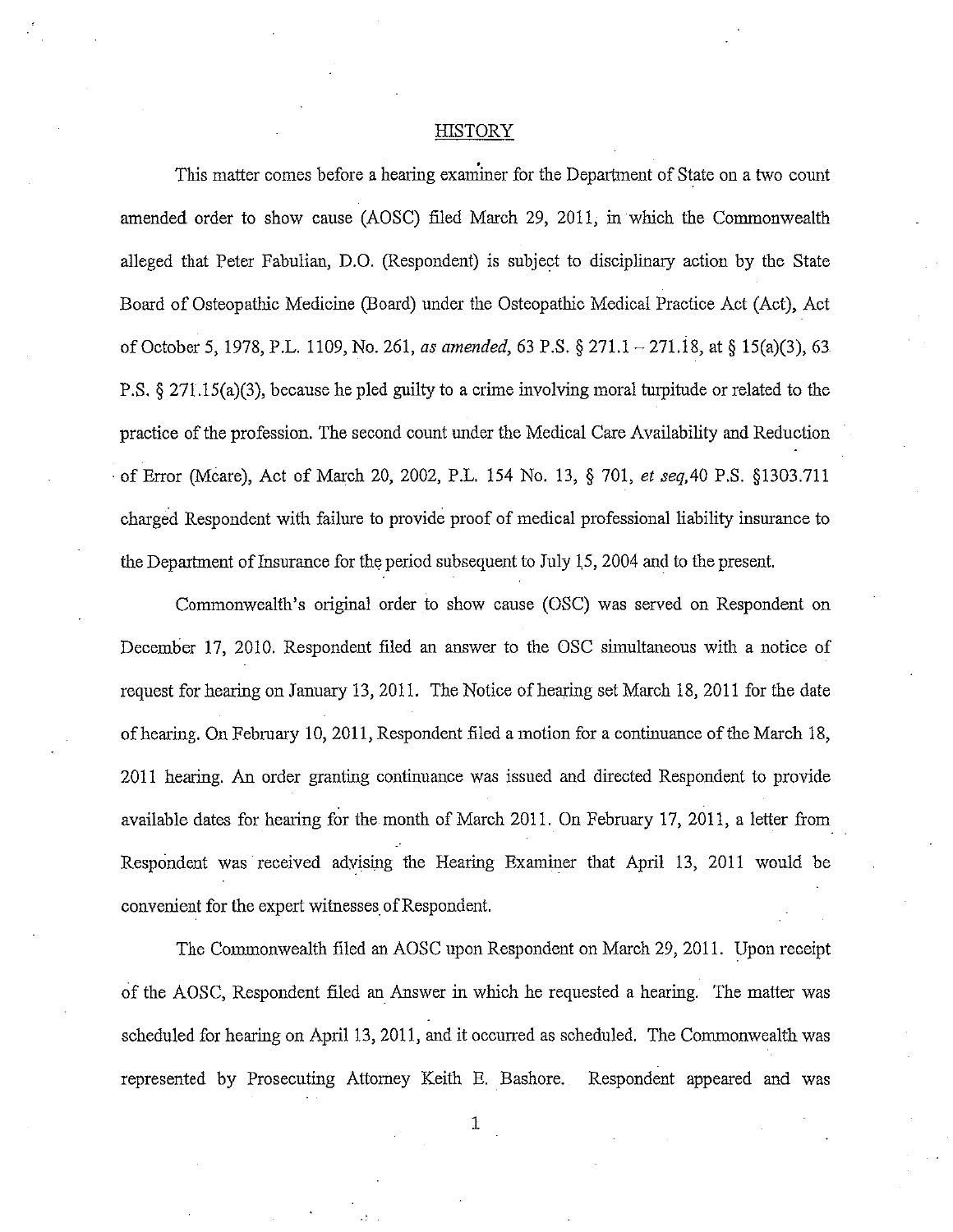represented by Samuel C. Stretton, Esquire. Respondent called two expert witnesses, Timothy P. Foley, PhD. and Eric Samuel, PhD. Also, Respondent bad two character witnesses, Robert B. Leake and David B. Wheatley testify on his behalf. Lastly, Respondent and Respondent's wife, Doreen Fabulian, testified, she concerning her husband's behavior and.fmancial status. At the conclusion of the hearing, Respondent requested permission to file a brief. Respondent was directed to file his brief within 30 days of receipt of the transcript. The Commonwealth was <sup>g</sup>iven 20 days to file a reply brief. On May 25,2011, Respondent requested an extension of time to file his brief, which was not objected to by the Commonwealth. An Order was issued on May 25, 2011 enlarging the time for Respondent's brief by 20 days to be followed by Commonwealth's brief in 20 days from receipt of Respondent's brief. The record was .closed with the filing of the Commonwealth's reply brief on June 28, 2011.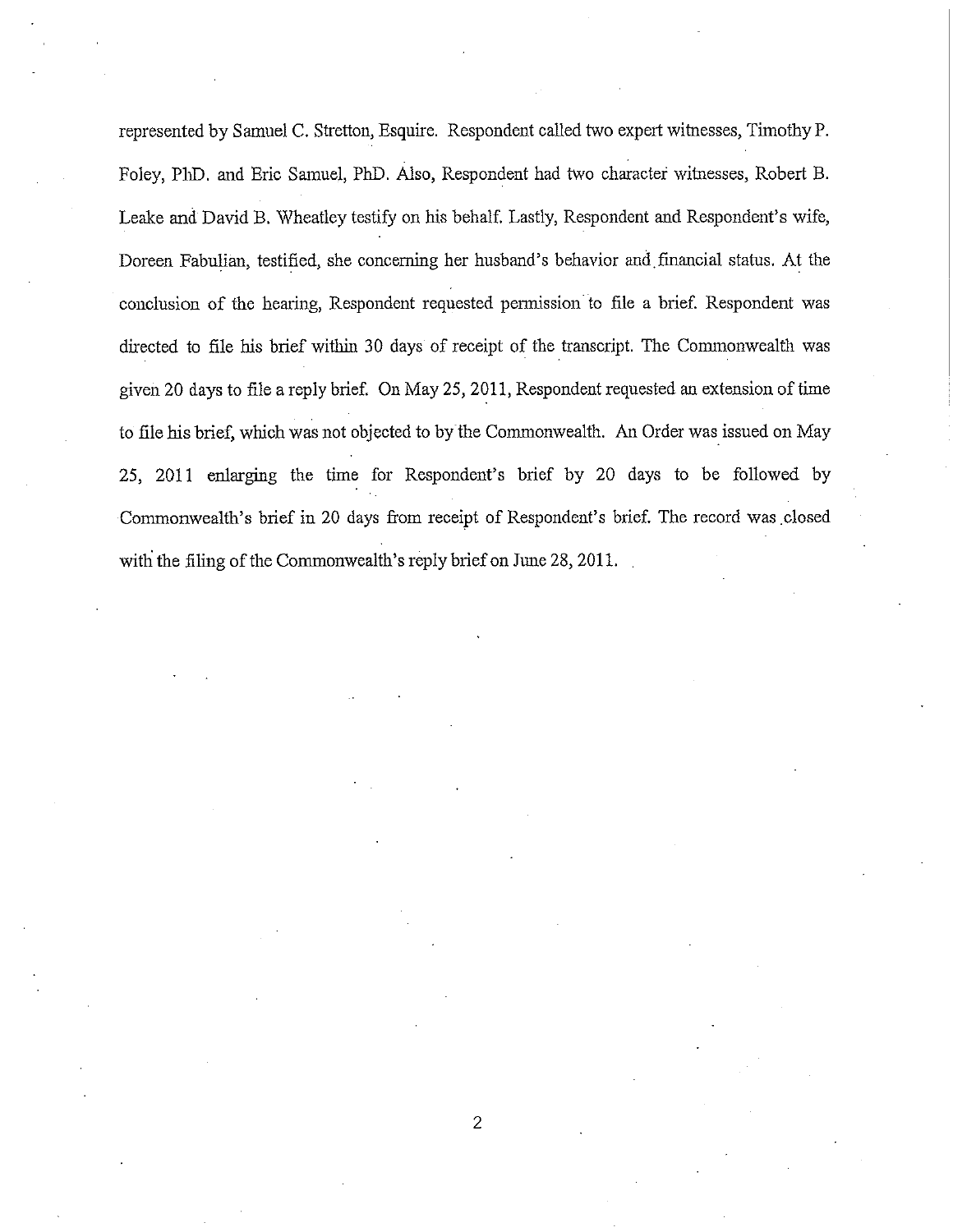#### FINDINGS OF FACT

. . 1. Respondent holds a license to · practice osteopathic medicine in the Commonwealth of Pennsylvania, license no. OS-008019-L. (Commonwealth Exhibit C-1 at paragraph 1; Commonwealth Exhibit C-2 at paragraph 1.)

2. Respondent's license expired on October 31, 2010, and may be renewed thereafter upon the filing of the appropriate documentation and payment of the necessary fees. (Commonwealth Exhibit C-1 at paragraph 2; Commonwealth Exhibit C-2 at paragraph 2.)

3. At all pertinent times, Respondent held a license to practice osteopathic medicine m the Commonwealth of Pennsylvania. (Board records; Commonwealth Exhibit C-1 at paragraph 3; Commonwealth Exhibit C-2 at paragraph 3.)

4. Respondent's last known address on file with the Board is 115 Marshall Street, Kennett Square, PA 19348 though Respondent indicated that he has relocated to 26 West Maim Street, Strasburg, PA 17579. (Commonwealth Exhibit C-1 at paragraph 4; Commonwealth Exhibit C-2 at paragraph 4; Docket No. 2349-53-10; Notes of Testimony (NT) at 83.)

5. On June 17, 2010, a Police Criminal Complaint was filed by Detective John a. Trevisan, Jr. of the Kennett Square Police Department in the matter of Commonwealth of Pennsylvania v. Peter Fabulian before Magisterial District Judge Daniel F. Maisano of Kennett Square, PA, alleging that Respondent touched several female patients in a suggestive or sexually during medical examinations without consent. (Commonwealth Exhibit C-1 at paragraph 6, Commonwealth Exhibit C-2 at paragraph 6; NT 132, 133)

6. On June 17,2010, bail was imposed on Respondent by Magisterial District Judge Maisano with the condition that Respondent only examines female patients with another person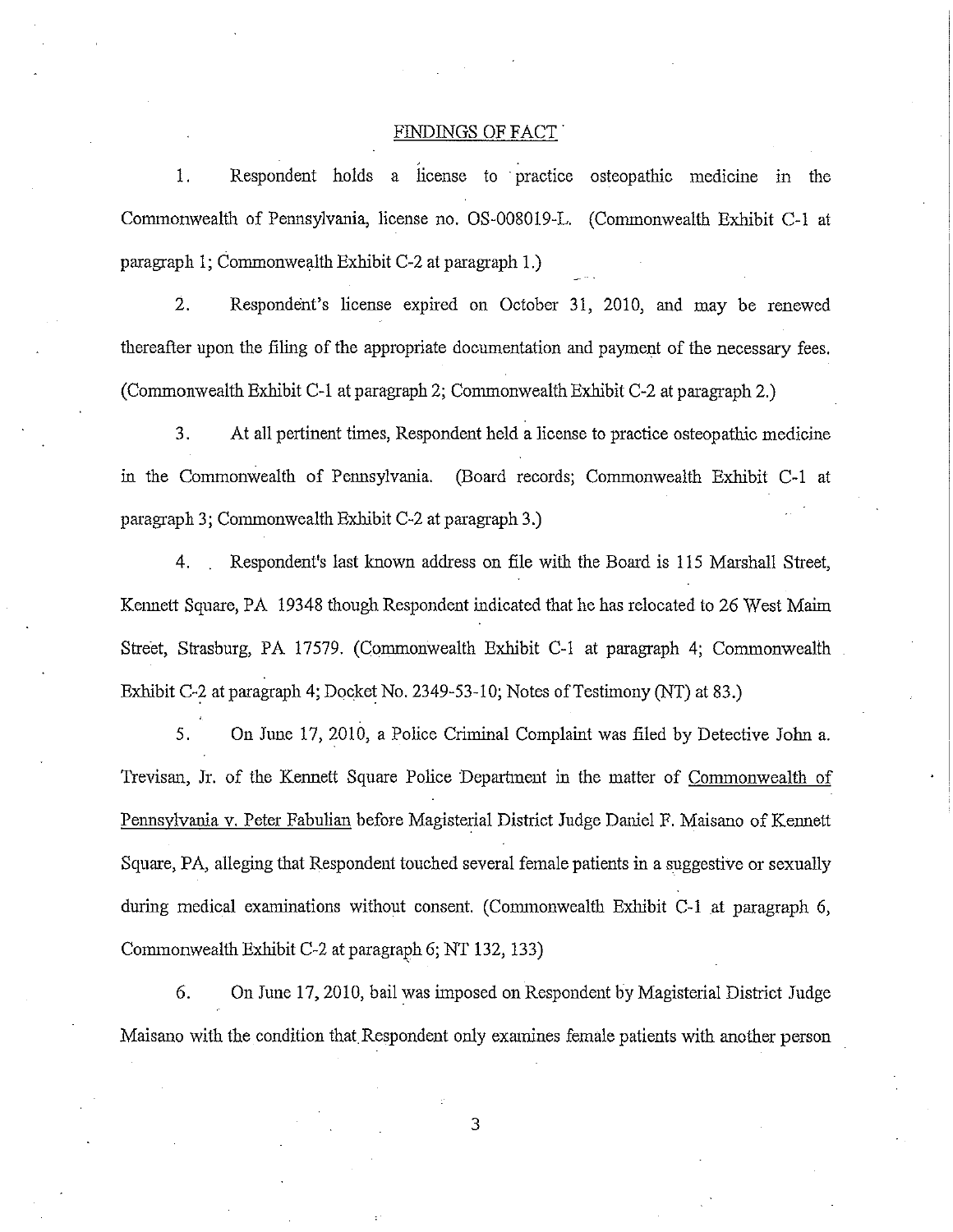present in the examination room. (Commonwealth Exhibit C-1 at paragraphs 8, 10, Commonwealth Exhibit C-2 at 8, 10; NT 139, 140)

,.

7. On August 25, 2010, a Criminal Information was filed in the Chester County Court of Common Pleas in the matter of Commonwealth of Pennsylvania v. Peter Fabulian at Criminal Action No. CR-2928-2010 alleging that Respondent had indecent contact with several woman with the purpose of arousing sexual desire in the persons without consent, which constituted two counts of sexual assault. (Commonwealth Exhibit C-1, C-2 at 12, 13.)

8. On December 13, 2010, Respondent entered a plea of guilty in Chester County Court of Common Pleas to the first and second counts of indecent assault contained in the Criminal Information. (Commonwealth Exhibit C-1, C-2 at 14)

9. On March 1, 2011, Chester County Court of Common Pleas sentenced Respondent for his guilty plea to imprisonment for a term of one month to 23 months to be followed by electronic home confinement for a period of five months after release, and probation for a period of two years, along with other terms and conditions. (Commonwealth Exhibit C-1, C-2 at 16, 17)

10. Respondent failed to maintain medical malpractice insurance from July 15, 2004 until his osteopathic medical license was suspended under the Board's authority by an Immediate Temporary Suspension effective June 2010. (Commonwealth Exhibit C-1, C-2 at 34; NT 128)

11. Respondent was aware that the law required him to maintain medical malpractice insurance throughout his active practice of medicine in the Commonwealth, though was financially unable to advance the premium required because of his economic distress. (Commonwealth C-2 at 34; NT 128)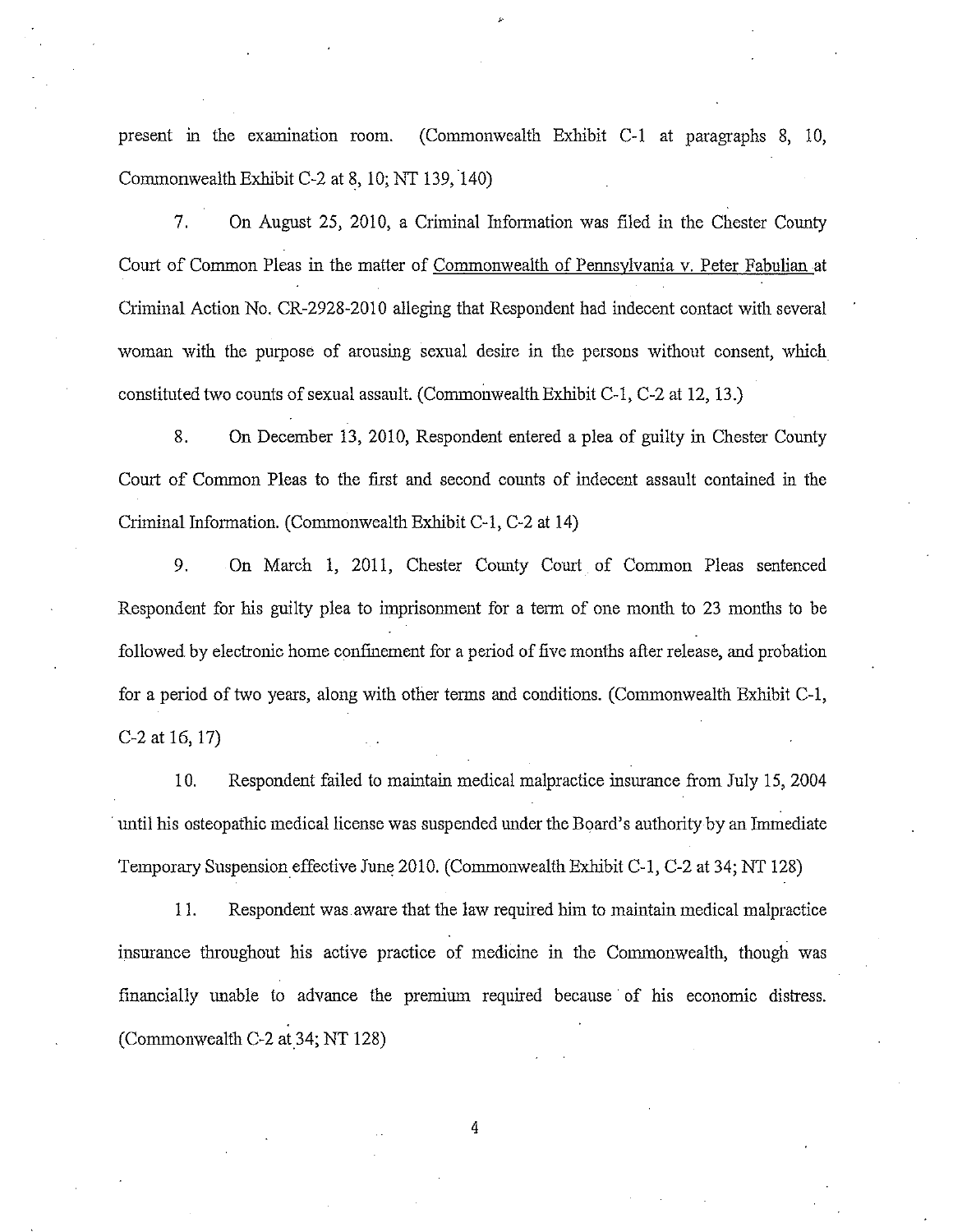#### *Testimony of Timothy P. Foley, PhD.- Expert Witness*

12. Timothy P. Foley, PhD., was qualified as an expert in psychology with emphasis on sexual problems, in which he specializes in assessing and treating individuals to control sexual behavior. (NT 15-17)

13. Dr. Foley evaluated Respondent and found no evidence of a major mental illness or quality of a deviant sexual behavior and no paraphilic disorder, which would be incompatible with medical practice. (Respondent Exhibit R-2; NT 24-26)

14. Respondent has made an important step in accepting what he did was wrong and appears dedicated to figuring out and correcting his untoward behavior towards female patients. (RespondentExhibitR-2; NT 30, 31)

15. Dr. Foley recommended, when permitted to treat patients, that Respondent have a chaperone present, continue in psychotherapy and inform patients of his untoward sexual behavior problems. (Respondent EXhibit R-2; NT 28, 29).

#### *Testimony o(Eric Samuel, PhD. -Expert Witness*

16: Eric Samuel, PhD. was qualified as an expert witness in psychology in sexual problems, performing evaluations on sexual offenders and treating victims of sexual abuse. (NT 42, 43)

17. Dr. Samuel is Respondent's current treating psychoanalyst and intends to see him into the indefinite future. (Respondent Exhibit R-1; NT 46, 47)

18. Dr. Samuel administered the Millon Multi-Axial Clinical Inventory III,  $3^{rd}$  edition test, which is an evaluation to identify mental illness and the STATIC-99 assessment that provides a probable risk level of committing future sex offenses. Respondent was evaluated to have no mental illness, but the indicator identified neurosis and intermittently saddness and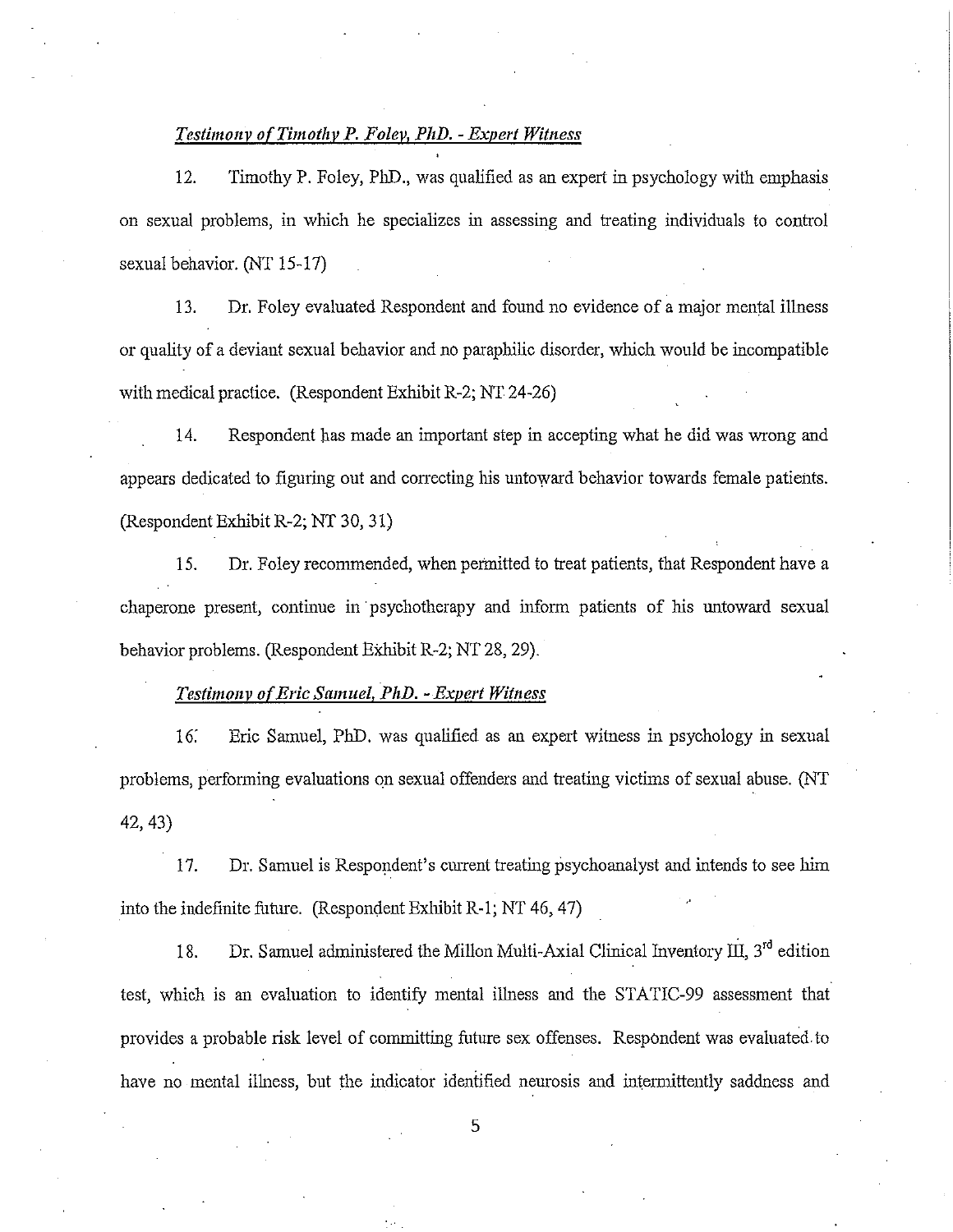depression. He is not diagnosed as a sexual offender of predatory behavior or a psycho or mental abnormality. The STATIC-99 evaluative test produced a low level risk of repeating sexual offensive behavior. (Respondent Exhibit R-1; NT 47, 48, 51, 62)

19. Respondent does not have a serious emotional or mental illness in that there is no serious psychological disorder, but he has serious psychological problems relating to boundary maintenance and awareness based on his own childhood abuse. (Respondent Exhibit R-1; NT 53, 67, 68)

20. Respondent is diagnosed as a rejection-sensitive, empty, naive individual who has a minimal insight into himself. With the deterioration of his marriage, Respondent has pulled away emotionally and physically from his wife resulting in attempts to develop relationships with other people. (Respondent Exhibit R-1; NT 54)

21. Respondent is dissociative, lacking the self-awareness of what he is doing and the consequences of those actions. (NT 57, 58)

22. Respondent's low score on the STATIC-99 test is indicative of a higher likelihood of succeeding in lowering the risk of repeat behavior by educating the person how to avoid the untoward behavior. (NT 70,71)

23. Recommended treatment would focus on dissembling Respondent's psychological problems by first. identifying the specific issues, secondly, educate Respondent as to what happens to the persons who are his victims and the harmful behaviors that cause psychological damage and finally identify situations that Respondent will be vulnerable to become involved in this behavior in the future that triggers the untoward behavior. (NT 58, 59)

24. Dr. Samuel recommends that Respondent continue treatment for a minimum of two to three years, receive couples counseling, be formally reevaluated before retunring to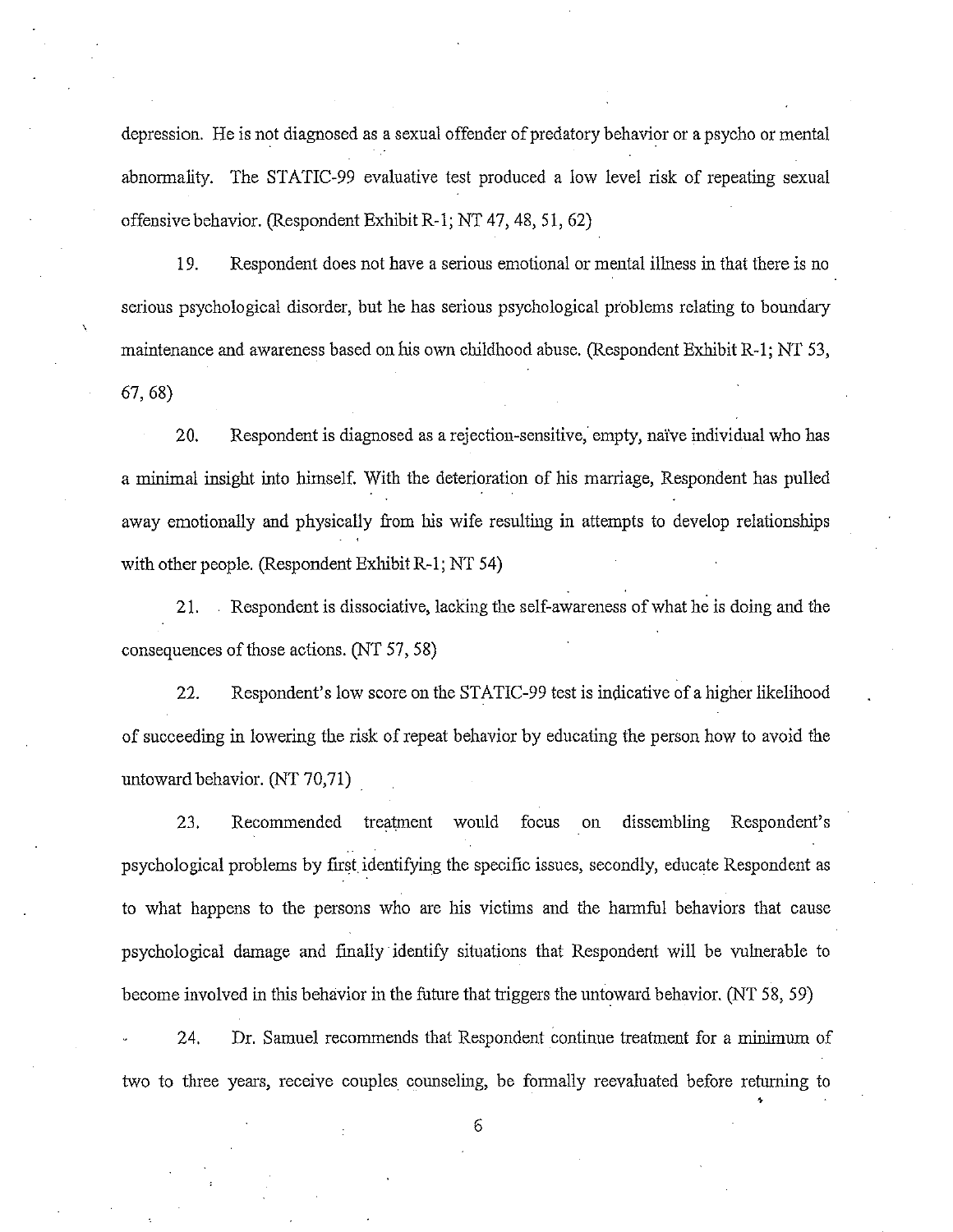practice, and if permitted to return to practice, he should have a chaperone present at all times. (Respondent Exhibit R-1; NT 59, 62-64)

25. Respondent is contrite as to his inappropriate behavior with patients and welcoming of continued psychotherapy with Dr. Samuel and open to family and marriage counseling (Respondent Exhibit R-1; NT 109, 111, 112, 114)

26. Respondent acknowledges that he has a long way to go in addressing his problems and issues for recovery. (NT 122)

27. Respondent's reputation in the community is that of a truthful, honest, and peaceful and law abiding person. (NT 78, 81)

28. Respondent's wife is willing to participate in marriage and family counseling. (NT 87)

29. Respondent is not presently working and is financially depressed with no funds in reserve. (NT 118-119)

30. Respondent has not practiced medicine since his arrest and has agreed not to practice wlule awaiting the Board's final decision in the instant matter. (NT 119, 168)

31. Respondent participated in the hearing in this matter, was represented by counsel, and testified on his own behalf. NT at 7 and *passim.*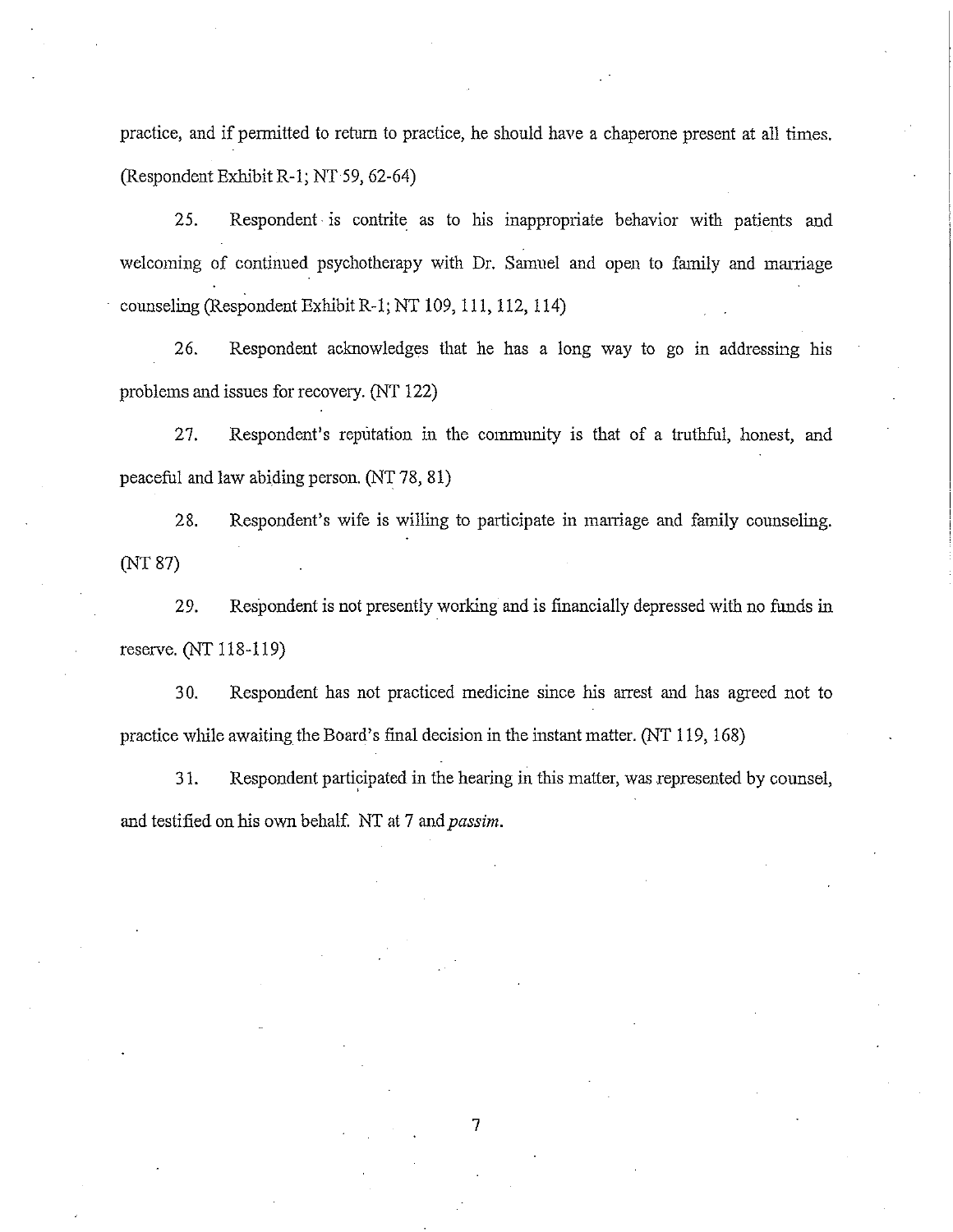#### CONCLUSIONS OF LAW

1. The Board has jurisdiction in this matter. Findings of Fact  $1 - 3$ .

2. Respondent has been afforded reasonable notice of the charges against him and an opportunity to be heard in this proceeding, in accordance with the Administrative Agency Law, 2 Pa. C.S. § 504. Finding of Fact 31.

3. Respondent is subject to discipline under section 15(a)(3) of the Act, 63 P.S. § 271.15(a)(3), in that Respondent was convicted of crimes involving moral turpitude or related to the practice of osteopathic medicine. Findings of Fact  $5 - 9$ 

**4.** Respondent is subject to discipline under the section **711** of the Mcare Act at 40 P.S. §1303.711, in that Respondent failed to provide proof of medical professional liability insurance to the Department of Insurance. Finding of Fact 10, 11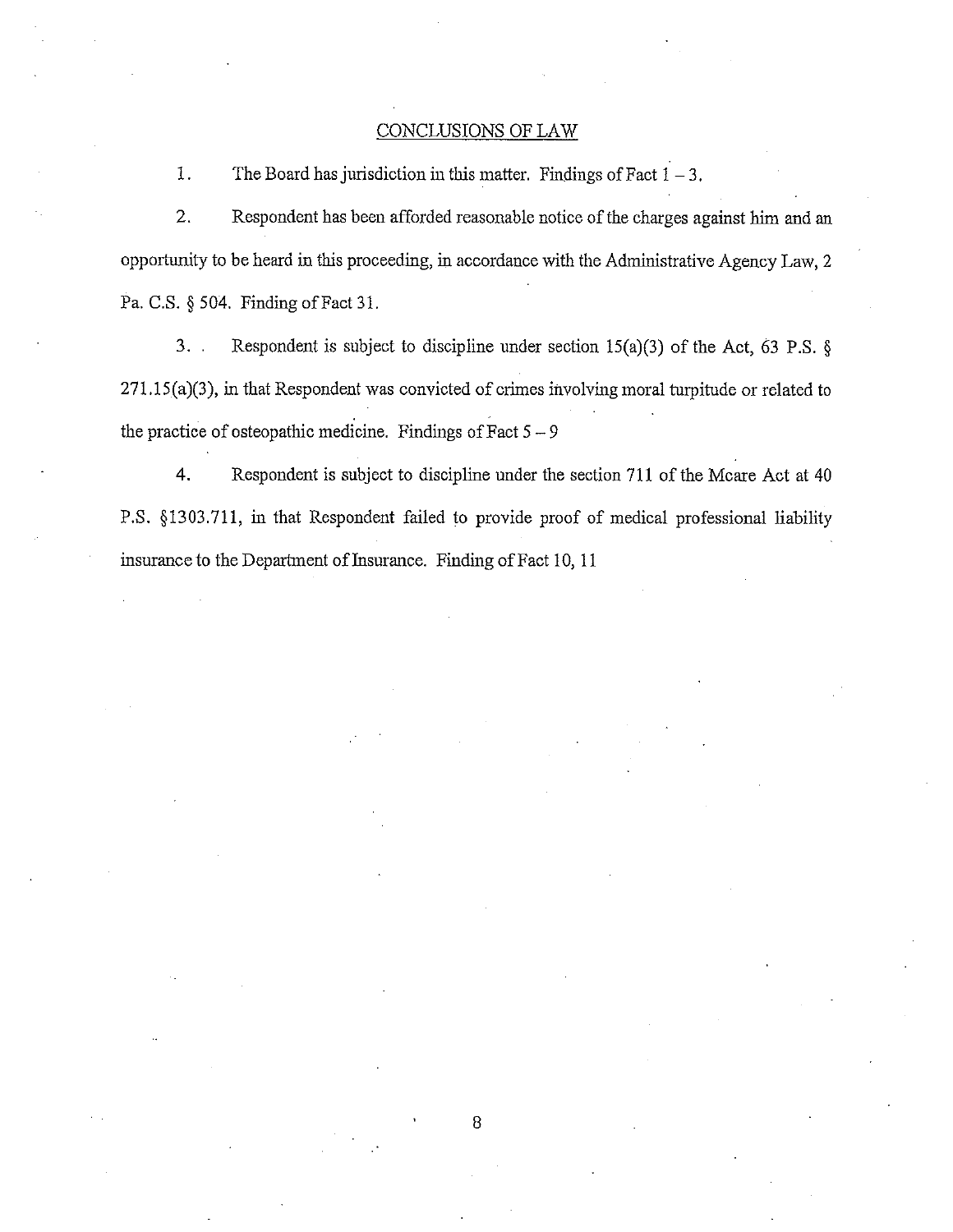#### DISCUSSION

#### *Violation*

There is no dispute in the record that Respondent pled guilty to two misdemeanor counts of indecent assault against two of his patients in the *Matter of Commonwealth of Pennsylvania v.*  Peter Fabulian in the Chester County Court of Common Pleas on December 13, 2010. Respondent was sentenced to a term of imprisonment of one to twenty-three months to be followed by electronic home monitoring for a period of five months after release and an additional two years of probation.

The Commonwealth has satisfied the factual burden of establishing the violations alleged in Comit One: The fact of the conviction itself is not subject to dispute. The only issue is whether the misdemeanors Respondent was convicted of constitute crimes of moral turpitude, which is defined as "anything done knowingly contrary to justice, honesty, or good morals." *Moretti v. State Board of Pharmacy,* 277 A.2d 516, 518 (Pa. Cmwlth. 1971). The courts have further explained that such a crime is "contrary to the common sense of the community." *Foose v. State Board of Motor Vehicle Dealers* & *Manufacturers,* 578 A.2d 1355, 1358 (Pa. Cmwlth. 1990).

The criminal convictions for Respondent's misdemeanors were brought under 18 Pa.C.S.A. § 3126, which provide in pertinent part:

§ **3126. Indecent assault** 

(a) Offense defined.—A person who has indecent contact with the complainant or causes the complainant to have indecent contact with the person is. guilty of ·indecent assault if:

(1) the person does so without the complainant's consent.

\* \* \*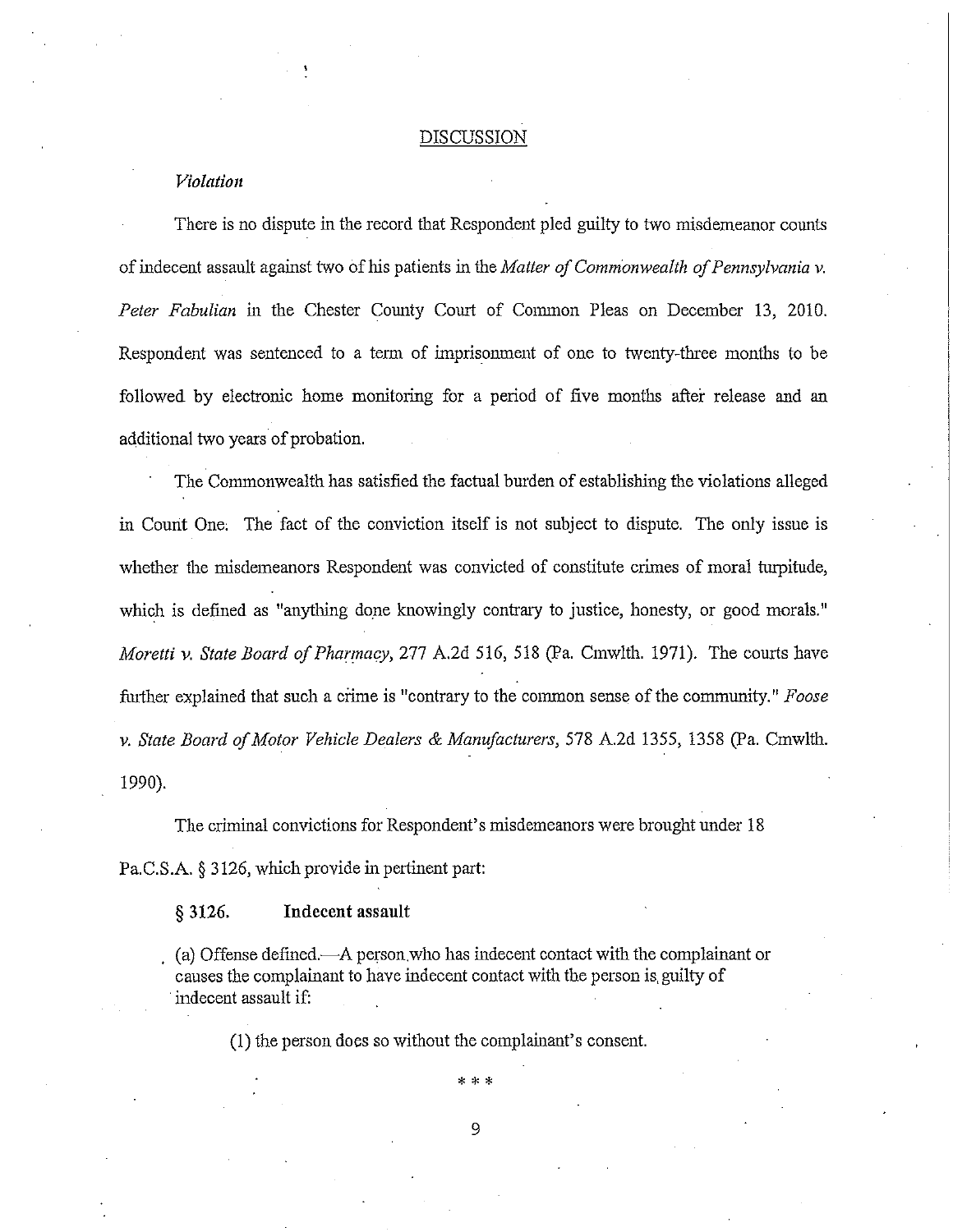That these offenses constitute crimes of moral turpitude requires little elaboration. The offenses themselves, as defined, are inconsistent with justice, honesty, or good morals. These offenses are contrary to the common sense of the community; especially the crimes are connnitted by a doctor against his patients.

By a preponderance of the evidence, the Commonwealth has met its burden in proving that Respondent is subject to disciplinary action because he was convicted of crimes of moral turpitude, in violation of 63 P.S.  $\S 271.15(a)(3)$  Therefore, Count One of the OSC is sustained.

In Count Two of this action, the Commonwealth charged Respondent with failure to maintain medical malpractice insurance. Under Section 711 (d) of the Medical Care Availability and Reduction of Error (Mcare) Act, health care providers are, with certain exceptions, required to maintain minimum medical professional liability coverage. There is no dispute in the record that Respondent failed to maintain insurance as required by Mcare from June 2004 until his license was suspended by the Board in June 2010 for the same. Respondent's major disagreement is with the Commonwealth's request that an assessment of the Mcare repayment of \$25,980.00 be imposed upon Respondent for the unpaid Mcare premium between 2004 and 2010. Respondent argues that there is no statutory authority to allow such an assessment and further argues that the payment is punitive in nature. (Respondent's Post-Hearing Brief).

Section 711 of the Mcare Act, 40 P.S. § 1303.711, states as follows:

§ **1303.711. Medical professional liability insurance** 

(a) Requirement.-- A health care provider providing health care services in this Commonwealth shall:

> (1) purchase medical professional liability insurance from an insurer which is licensed or approved by the department; or

(2) provide self-insurance.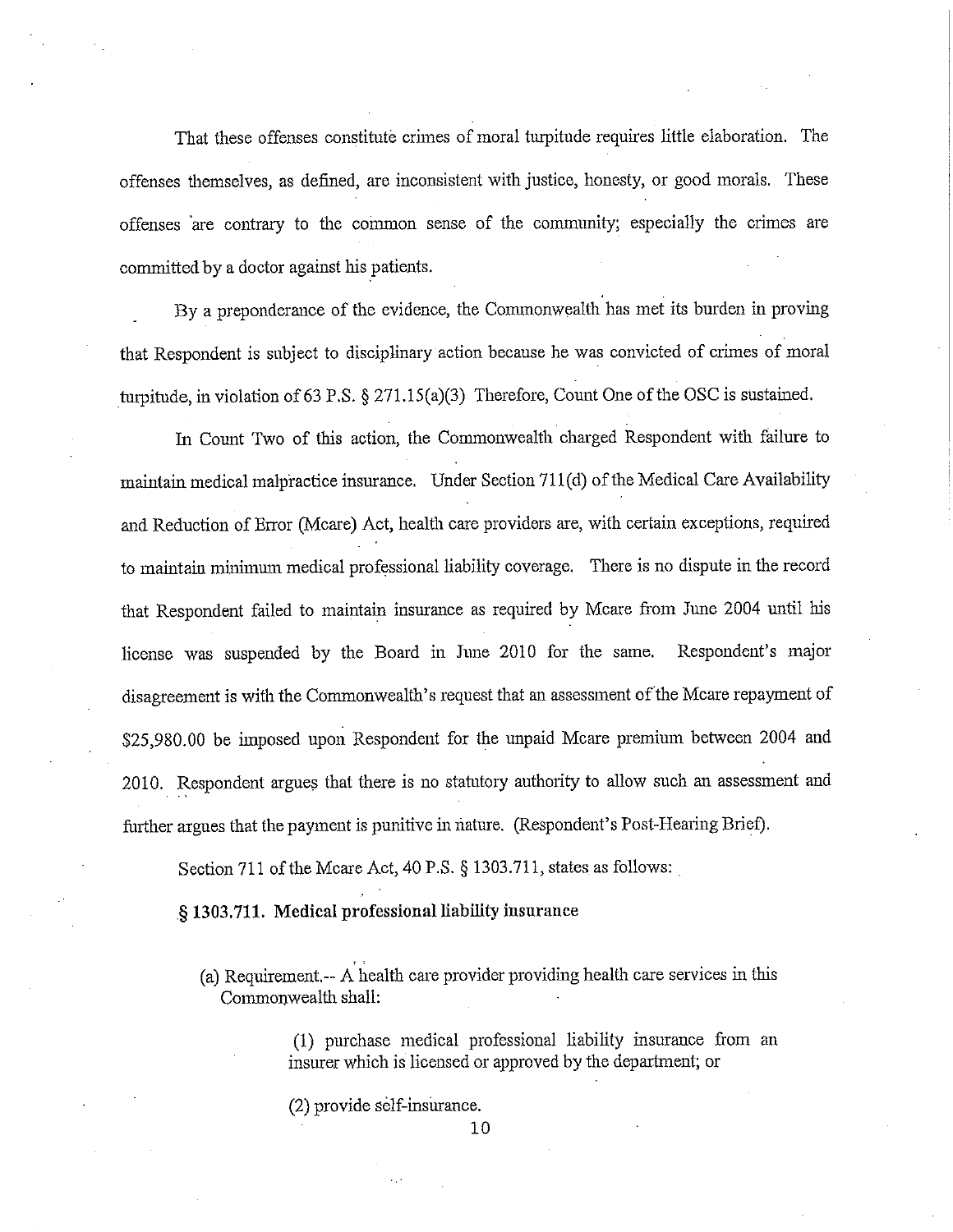- (b) Proof of insurance.-- A health care provider required by subsection (a) to purchase medical professional liability insurance or provide self-insurance shall submit proof of insurance or self-insurance to the department within 60 days of the policy being issued.
- (c) Failure to provide proof of insurance.-- If a health care provider fails to submit the proof of insurance or self-insurance required by subsection (b), the department shall, after providing the health care provider with notice, notify the health care provider's licensing authority. A **health care provider's license shall be suspended or revoked by its licensure board**  *oi* agency if the health care provider fails to comply with any of the provisions of this chapter. (Emphasis added)

Count Two, falling as it does under the Mcare Act, subjects Respondent to the imposition of a civil penalty of up to \$10,000 under§ 908 of the Mcare Act, 40 P.S. § 1303.908, as follows:

\*\*\*

§ **1303.908. Licensure board-imposed civil penalty** 

In addition to any other civil remedy or criminal penalty provided for in this act, the [Medical Practice Act] or the [Osteopathic Medical Practice Act], the State Board of Medicine and the State Board of Osteopathic Medicine ... may levy a civil penalty of up to \$10,000 on any current licensee who violates any **provision of this act,** the Medical Practice Act of 1985 or the Osteopathic Medical Practice Act ... The boards shall levy this penalty only after affording the accused party the opportunity for a hearing as provided in 2 Pa.C.S. (relating to administrative law and procedure). (Emphasis added)

Under the statutory sections found at 63 P.S.  $271.11<sup>1</sup>$  and  $271.15$ ,<sup>2</sup> the Board has the authority to

impose a civil penalty of up to \$1,000.00 or suspend or revoke a license for violations. Based on

<sup>&</sup>lt;sup>1</sup> Section 11. Penalty provisions.

<sup>\*\*\*</sup>  (c) Board-imposed civil penalty.--In addition to any other civil remedy or criminal penalty provided for in this act, the board, by a vote of the majority of the maximum number of the authorized membership of the board as provided by law, or by a vote of the majority of the duly qualified and confirmed membership or a minimum of five members, whichever is greater, may levy a civil penalty of up to  $$1,000$  on any current licensee who violates any provision of this act or on any person who practices osteopathic medicine without being properly licensed to do so under this act. The board shall levy this penalty only after affording the accused party the opportunity for a hearing, as provided in Title 2 of the Pennsylvania Consolidated Statutes (relating to administrative law and procedure). ((c) amended July 2, 1993, P.L.418, No.59)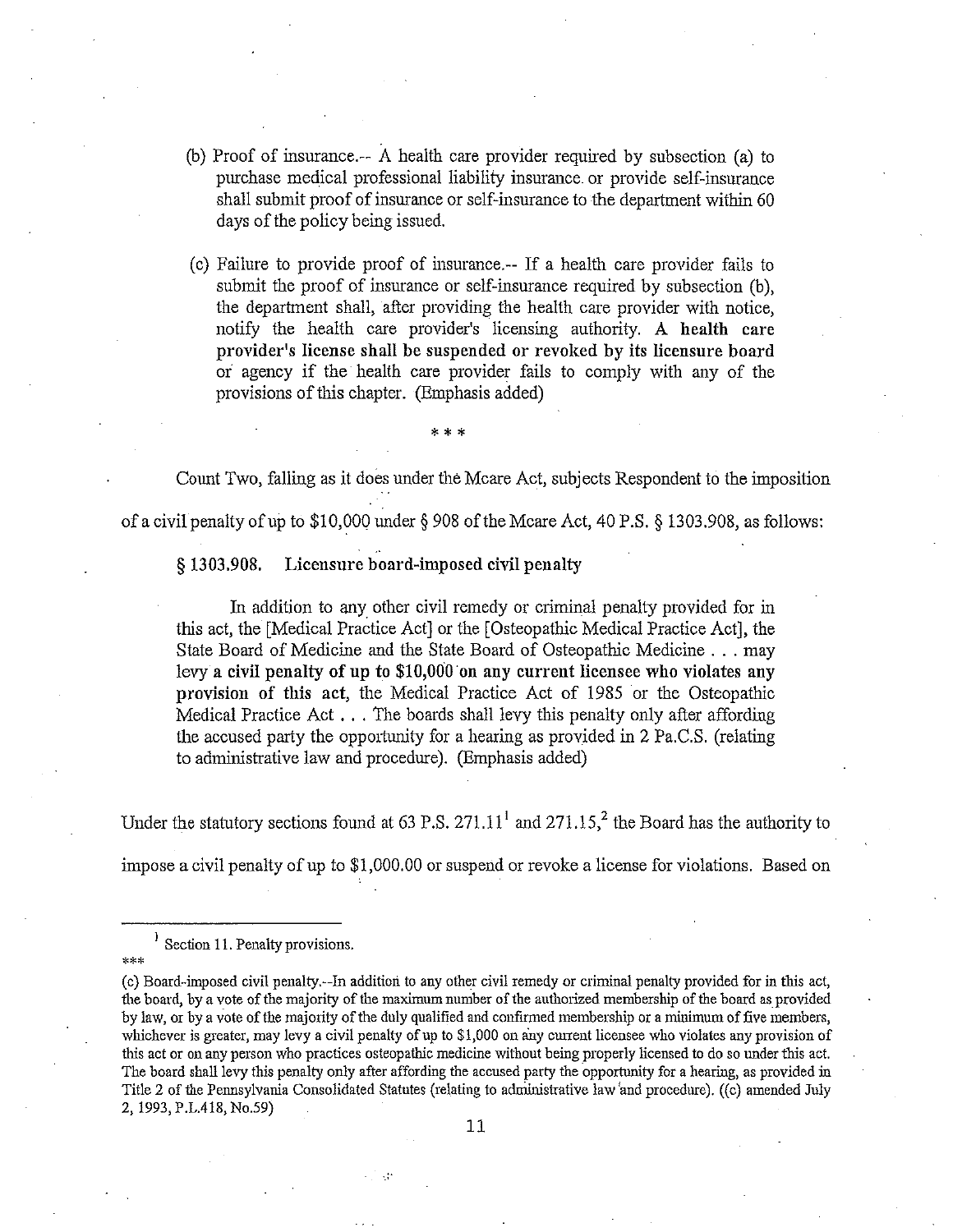the above statutory provisions, the hearing examiner agrees that there is no authority under the Osteopathic Medical Practice Act or the Mcare act to allow for such an assessment.

#### **SANCTION**

The Commonwealth has proven Counts One and Two of its OSC, and the only question remaining is the appropriate sanction the Board should impose. Under professional licensing statutes such as the Act and the Law, the Board is .charged with the responsibility and authority to oversee the profession and to regulate and license professionals to protect the public health and safety. *Barran v. State Board of Medicine,* 670 A.2d 765, 767 (Pa.Cmwlth. 1996), *appea<sup>l</sup> denied* 679 A.2d 230 (Pa. 1996). The duty of the Board is to protect the health and safety of the citizens of the Commonwealth and to ensure that the sanction imposed promotes such protection of the public.

The criminal acts of Respondent are contrary to the expectations citizens have of their doctors. Commonwealth citizens expect that doctors will provide care for them in order to advance their welfare and health. If a doctor engages in criminal conduct against patients, the Commonwealth would do a great disservice to its citizens by allowing an individual like Respondent to continue to practice medicine in this Commonwealth.

<sup>2</sup>**Section 15. Reasons for refusal, revocation or suspension of license .** 

<sup>. (</sup>a) The board shall have authority to refuse, revoke or suspend the license of a physician for any of the following **reasons:** 

<sup>\* \* \*</sup>  (3) Conviction of a felony, a crime involving moral turpitude, or a crime related to the practice of osteopathic medicine. Conviction shall include a finding or verdict of guilt, an admission of guilt or a **<sup>p</sup>lea of nolo contendere, or receiving probation without verdict, disposition in lieu of tiial, or an**  Accelerated Rehabilitative Disposition in the disposition of felony charges. ((3) amended Dec. 20, 1985, P.L.398, No.l08)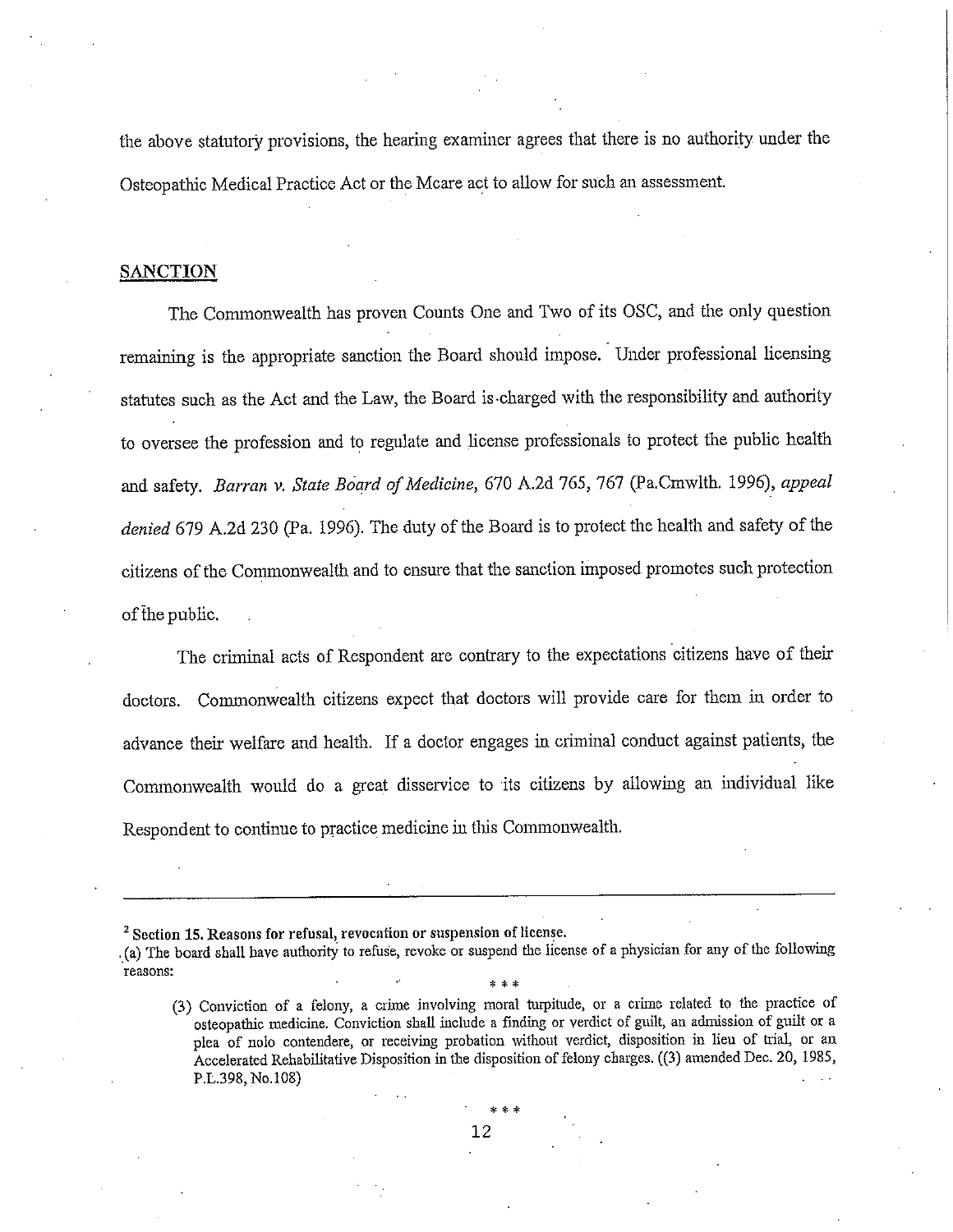In mitigation, Respondent testified on his own behalf, along with his wife. Two friends of Respondent testified to his reputation in the community and to his character. First to testify were expert witnesses for Respondent, Timothy P. Foley, PhD. and Eric Samuel, PhD., who evaluated and administered psychological tests to him in an effort to determine his psychological make-up. Both witnesses are licensed psychologists in Pennsylvania and experts in assessing and treating individuals with sexual control behavior problems.

Dr. Foley's evaluation found no evidence of a major mental illness or quality of a deviant sexual behavior and no paraphilic disorder, which would be incompatible with medical practice. Respondent has made an important step in accepting what he did as wrong and appears dedicated to figuring out and correcting his untoward behavior towards female patients.

Dr. Samuel, Respondent's current treating psychoanalyst, administered the Millon Multi-Axial Clinical Inventory III, 3<sup>rd</sup> edition test that evaluates mental illness and the STATIC-99 assessment which provides a probable risk level of committing future sex offenses. Respondent was evaluated to have no mental illness; however, the indicator identified neurosis and intermittent sadness and depression. He was not diagnosed as a sexual offender of predatory behavior or psycho or mental abnormality. The STATIC-99 evaluative test produced a low level risk of repeating sexual offensive behavior. Dr. Samuel emphasized that Respondent does not have a serious emotional or mental illness in that there is no serious psychological disorder, but he has serious psychological problems relating to boundary maintenance and awareness based on his own childhood abuse.

Respondent is diagnosed by Dr. Samuel as a rejection-sensitive, empty, naïve individual who has minimal insight into himself. Dr. Samuel opined that with Respondent's deteriorating marriage, he was pulled away emotionally and physically from his wife resulting in attempts to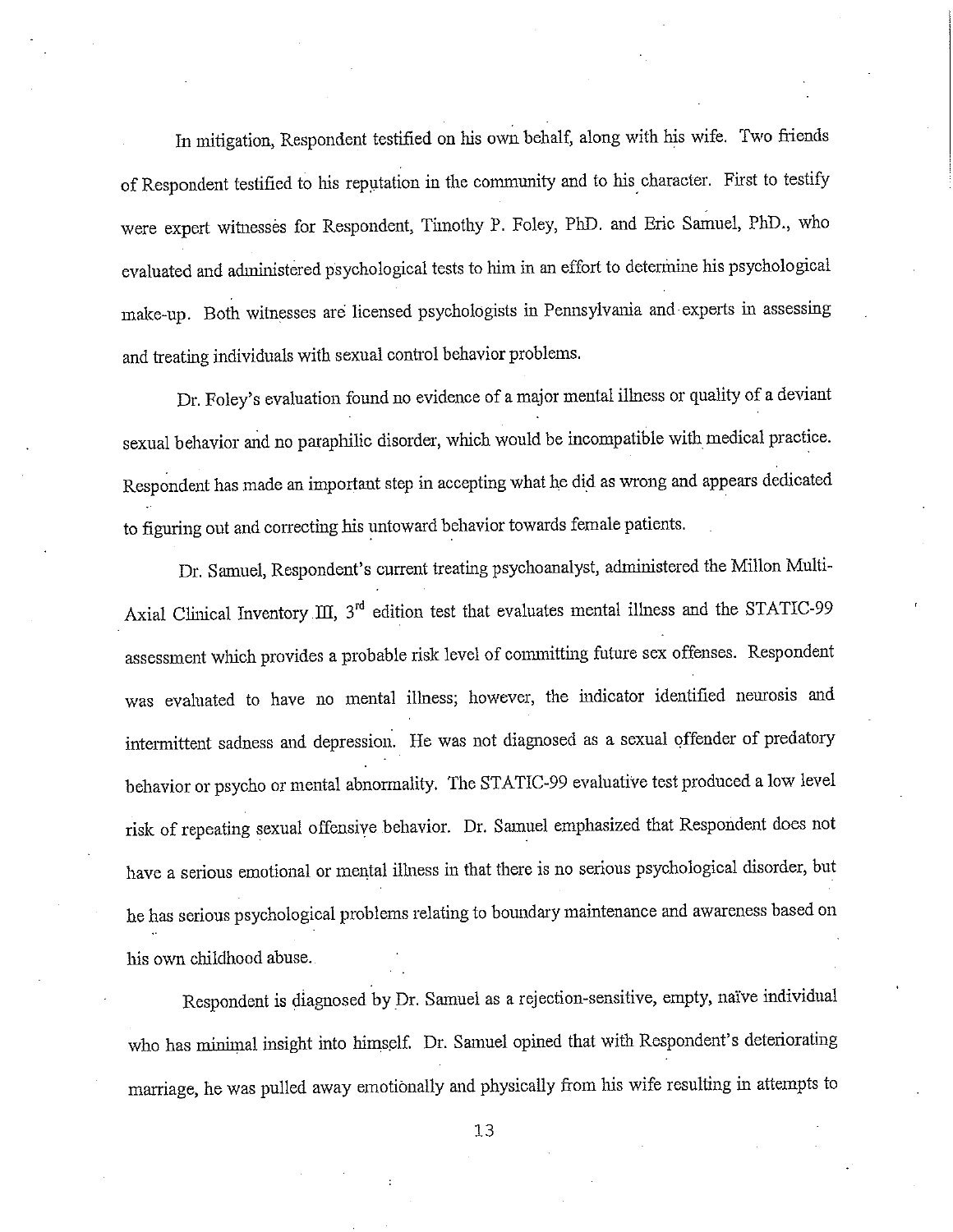develop relationships with other people. Respondent is dissociative, lacking the self-awareness of what he is doing and the consequences of those actions. Importantly, Respondent's low score on the STATIC-99 test is indicative of a higher likelihood of succeeding in lowering the risk of repeat behavior by educating the person how to avoid the untoward behavior. Reconnnended treatment is to focus on dissembling Respondent's psychological problems by identifying the .specific issues, secondly educate Respondent as to what happens to the persons who are his victims and the harmful behaviors that cause psychological damage and finally identify situations that Respondent will be vulnerable to become involved in this behavior in the future that triggers the inappropriate behavior. Dr. Samuel recommends that Respondent continue psychological treatment and therapy for a minimum of two to three years, receive couples counseling, be formally reevaluated before returning to practice medicine , and if permitted to return, practice with a chaperone present at all times.

Respondent and his wife are working on maintaining their marriage and she is willing to participate in couples counseling, Respondent is contrite as to his inappropriate behavior with patients and welcoming of continued psychotherapy with Dr. Samuel and is open to family and marriage counseling. Respondent is not naïve about the arduous path of rehabilitation, and acknowledges that his recovery journey will be long, painful and challenging, however, he is dedicated to that recovery.

Testimony of a friend and patient proffered prior to the present issue of Respondent's criminal conduct, stated that his reputation in the connnunity was positive. His character was represented as truthful, honest, and peaceful and law abiding.

The Commonwealth reconnnended that Respondent's license to practice osteopathic medicine be suspended for a period of three years retroactive to June 2010. Respondent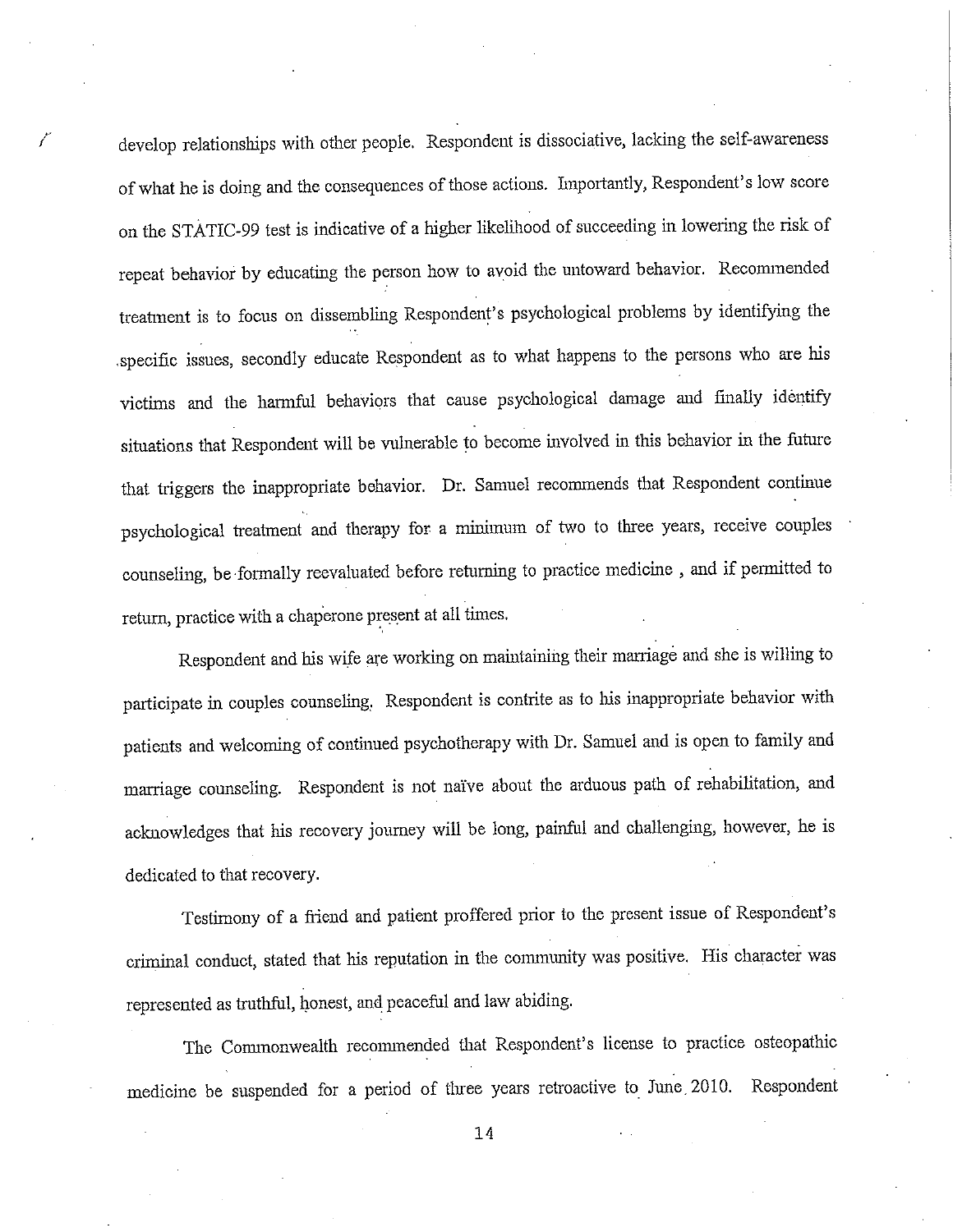recommended two years of suspension. The hearing examiner fmds that the appropriate sanction for Count One would be to indefinitely suspend Respondent's license for a minimum period of five years, retroactive to his original Immediate Temporary Suspension on June 28, 2010: Respondent has not practiced and has voluntarily agreed under oath not to practice medicine until a final order of the Board is issued addressing all the charges brought against him by the Commonwealth. Respondent has demonstrated sincerity and good faith by this pledge. Respondent will he required to adhere to requisite conditions while suspended and before applying for consideration for reinstatement of his license to practice osteopathic medicine. A suspension of Respondent's license is ordered, rather than a revocation of said license because with the indefinite suspension, the Board maintains control of Respondent. A revocation of the license extinguishes the authority of the Board and would permit Respondent to reapply for licensure in five years without meeting prerequisite rehabilitation conditions. With an indefinite suspension, discretion would continue to· reside with Board as to whether Respondent would be granted a return of his license to practice. Respondent has been diagnosed with serious psychological problems; however, he is not diagnosed with serious mental illness or personality disorders. The salient consideration is that the possibility of rehabilitation and recovery exists for Respondent. He is willing to undertake the journey of rehabilitation and is supported by his wife and family on this path. Therefore, the indefinite suspension provides control by the Board, guaranteeing absolute protection· of the patient community, while providing a light for Respondent to reach in the future in the event he completes the criteria for rehabilitation and is . evaluated safe to return to the practice of osteopathic medicine ..

With respect to Count Two, in past cases, the Board has found that failure of a physician to maintain the requisite professional liability insurance for protection of his or her patients to be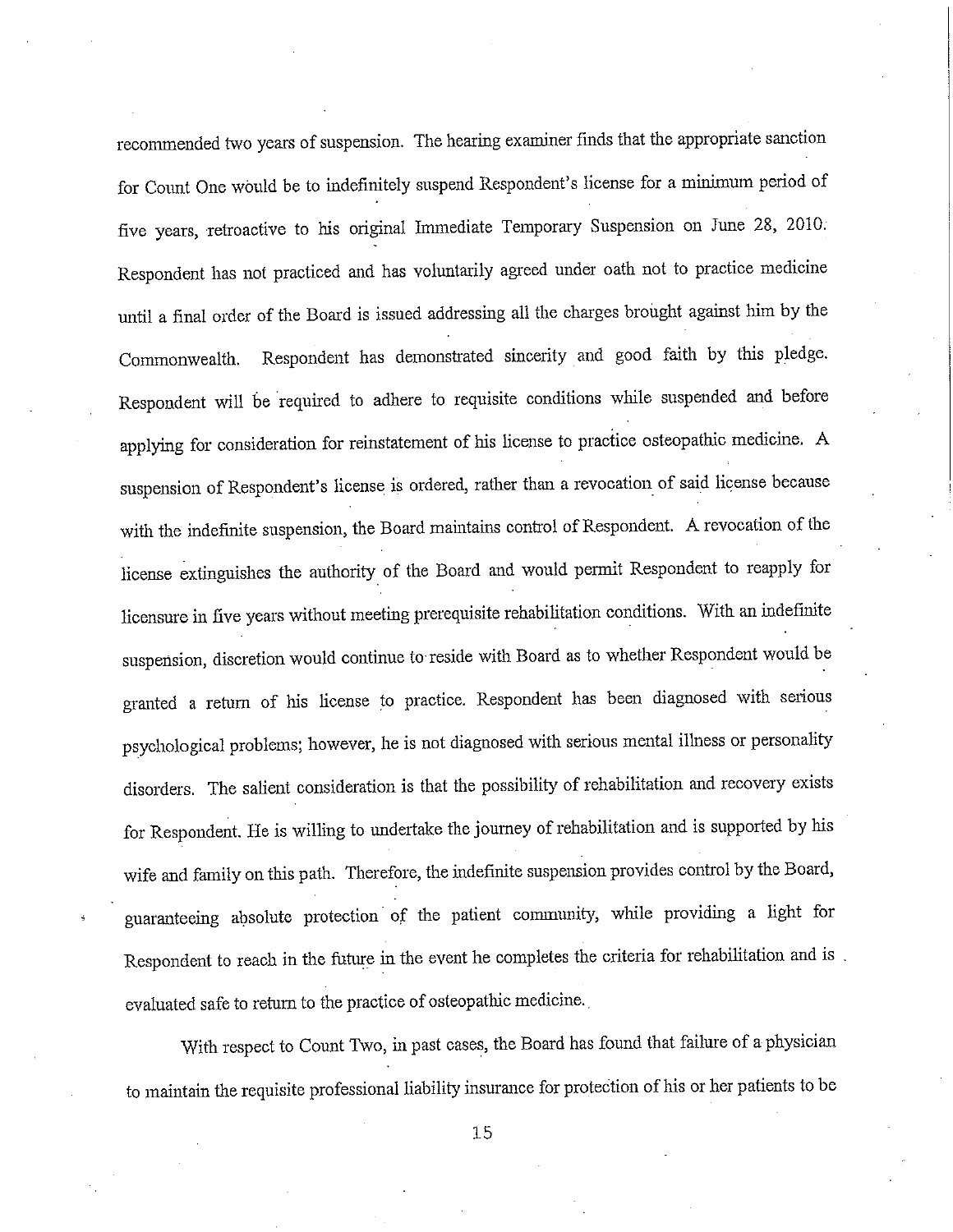irresponsible behavior. In this case, Respondent activeiy practiced medicine for about six years without malpractice insurance. Respondent explained the failure to obtain the requisite insurance was based on his lack of financial resources to pay the premium. He further testified that he made a misjudgment in continuing to practice without the coverage. The Board is authorized to impose a substantial civil penalty and to suspend or revoke his license. In this case, however, in light of Respondent's age (63), his lengthy license suspension, financial condition, and his earnest efforts with treatment for psychological behavioral problems at considerable expense to himself, the indefinite suspension of his license is appropriate and <sup>a</sup> sufficient deterrence to Respondent from adopting in the future such a cavalier approach to compliance with Mcare requirements.

Accordingly, based upon the above findings of fact, conclusions of law and discussion, the following order will issue: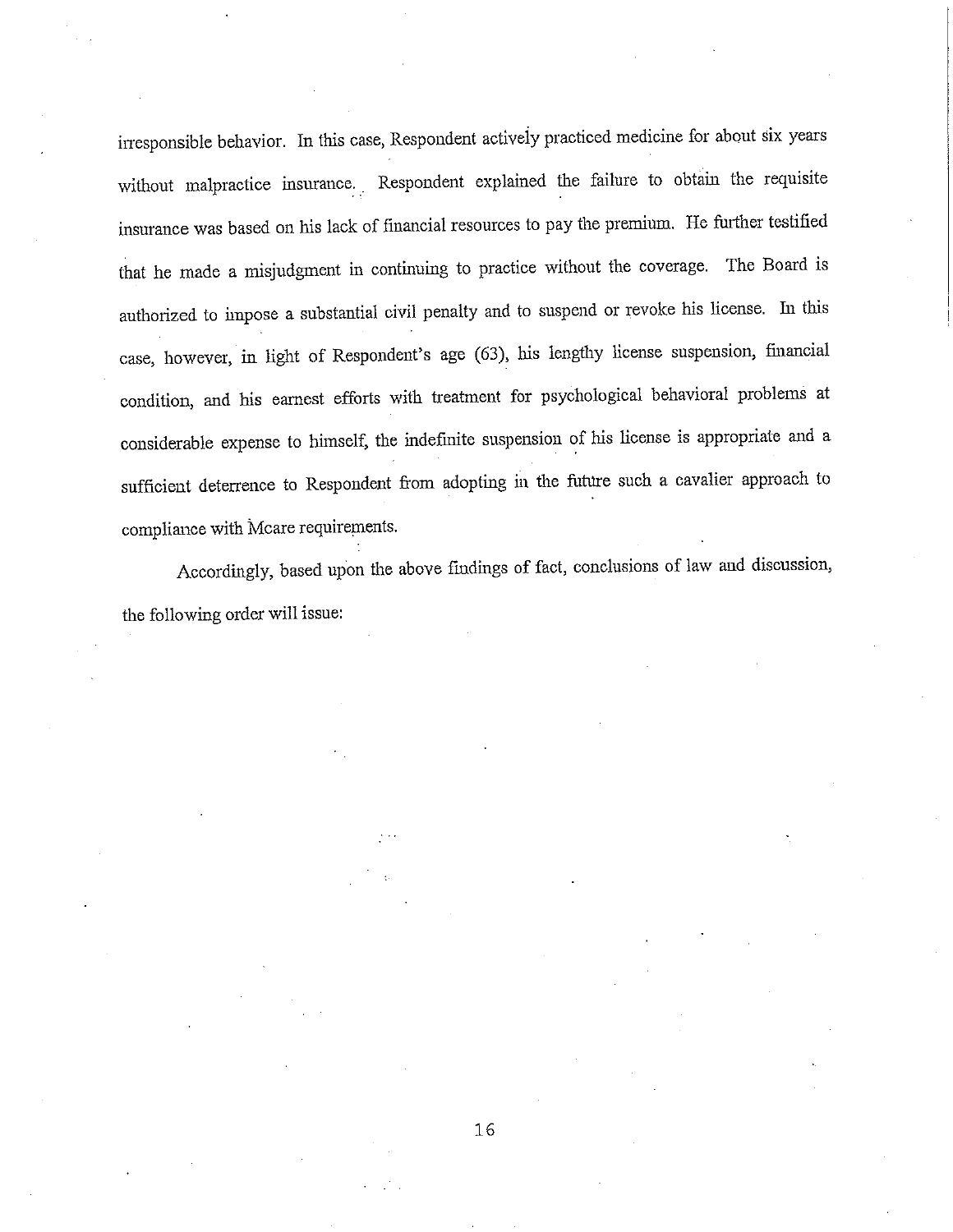### COMMONWEALTH OF PENNSYLVANIA DEPARTMENT OF STATE BEFORE THE STATE BOARD OF OSTEOPATHIC MEDICINE

| Commonwealth of Pennsylvania, |            |             |
|-------------------------------|------------|-------------|
| Bureau of Professional and    |            |             |
| Occupational Affairs<br>v.    |            |             |
|                               | Docket No. | 2349-53-10  |
|                               | File No.   | 10-53-08063 |
|                               |            |             |
| Peter Fabulian, D.O.,         |            |             |
| Respondent                    |            |             |

#### ORDER

AND NOW, this  $30<sup>th</sup>$  day of November, 2011, upon consideration of the foregoing findings of fact, conclusions of law and discussion, it is hereby ORDERED that the license to practice osteopathic medicine and surgery issued to Respondent, Peter Fabulian, D.O., license no. OS-008019-L, is INDEFINITELY SUSPENDED, for a no less than of five years, retroactive to the Immediate Temporary Suspension of Respondent's license on June 28, 2010.

Respondent shall, if he has not already done so, relinquish his wall certificate, registration cettificate, wallet card, and other licensure documents by the effective date of this order, by forwarding them to the following address: State Board of Osteopathic Medicine, Attn: Board Counsel, P.O. Box 2649, Harrisburg, PA 17105-2649.

No sooner than June 28, 2015, Respondent shall be eligible to petition the Board for reinstatement of his license to practice medicine and surgery. Respondent must submit to the Board satisfactory evidence that he is able to practice osteopathic medicine with reasonable skill and safety to patients and has completed at least FNE YEARS of rehabilitation and continuous sustained recovery. Docmnentation of such recovery shall include, but is not limited to, all of the following: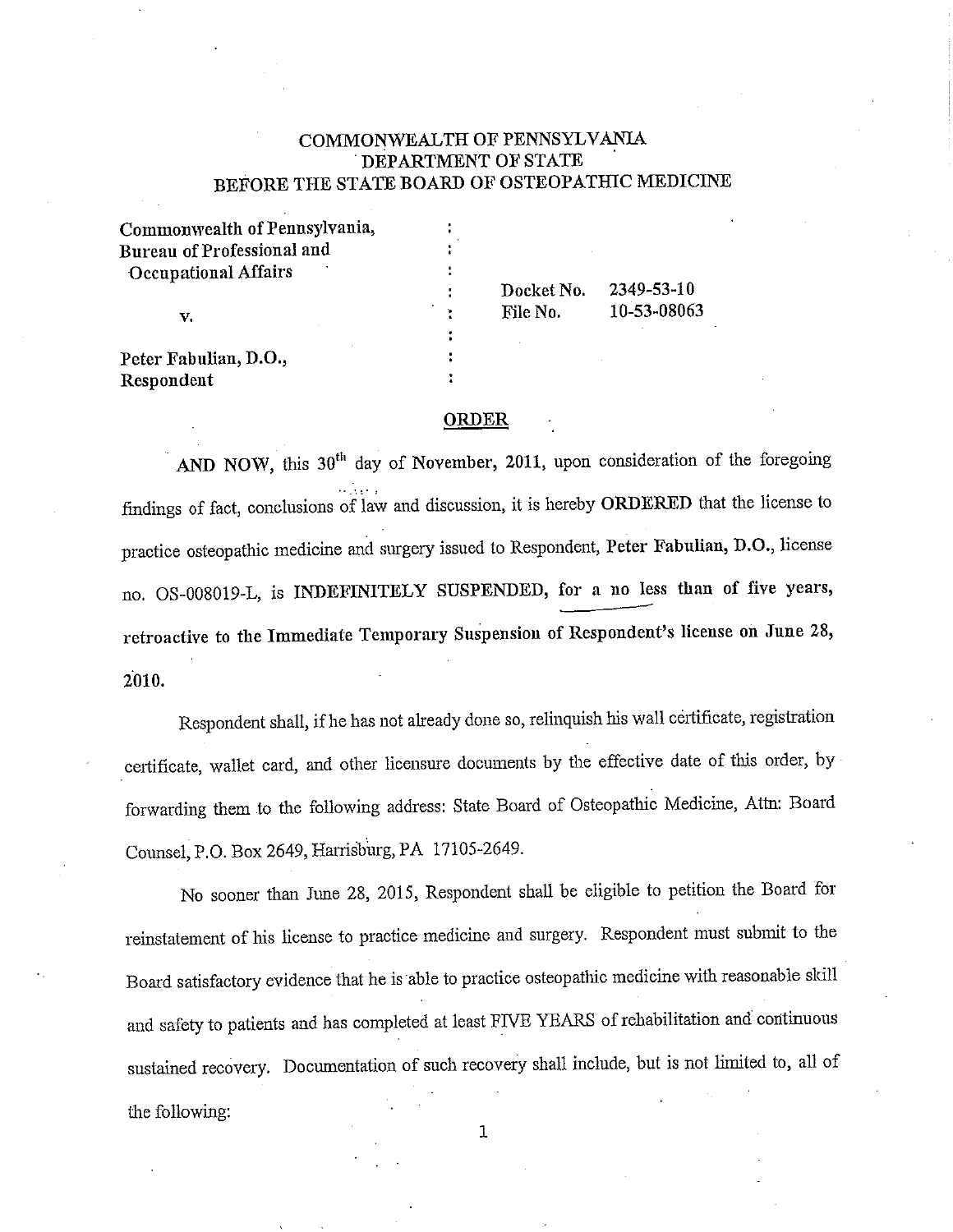(a) An evaluation aud assessment from a treatment provider approved by the Professional Health Monitoring Program indicating that Respondent is fit to safely practice medicine. Respondent may obtain the names of Board-approved treatment providers by contacting the Professional Health Monitoring Program, P.O. Box 2649, Harrisburg, PA 17105-2649;

(b) A yearly report or records of continued psychoaualytical therapy and counseling;

(c) A current Criminal History Record Information (a/k/a "Criminal Record Check") from the state-wide govenunental agencies of all states where Respondent has resided since the suspension, compiled no more thau three months prior to the petition for reinstatement; and

(d) A signed verification that Respondent has not practiced osteopathic medicine since the suspension.

Prior to reinstatement, Respondent must prove at a formal hearing before the Board or its

designee that Respondent is capable of practicing medicine and surgery with reasonable skill and

safety to patients.

This order shall be effective 20 days from the date of mailing unless otherwise ordered by

the State Board of Osteopathic Medicine.

'1 •.

**BY ORDER:** 

C. Michael Weaver Hearing Examiner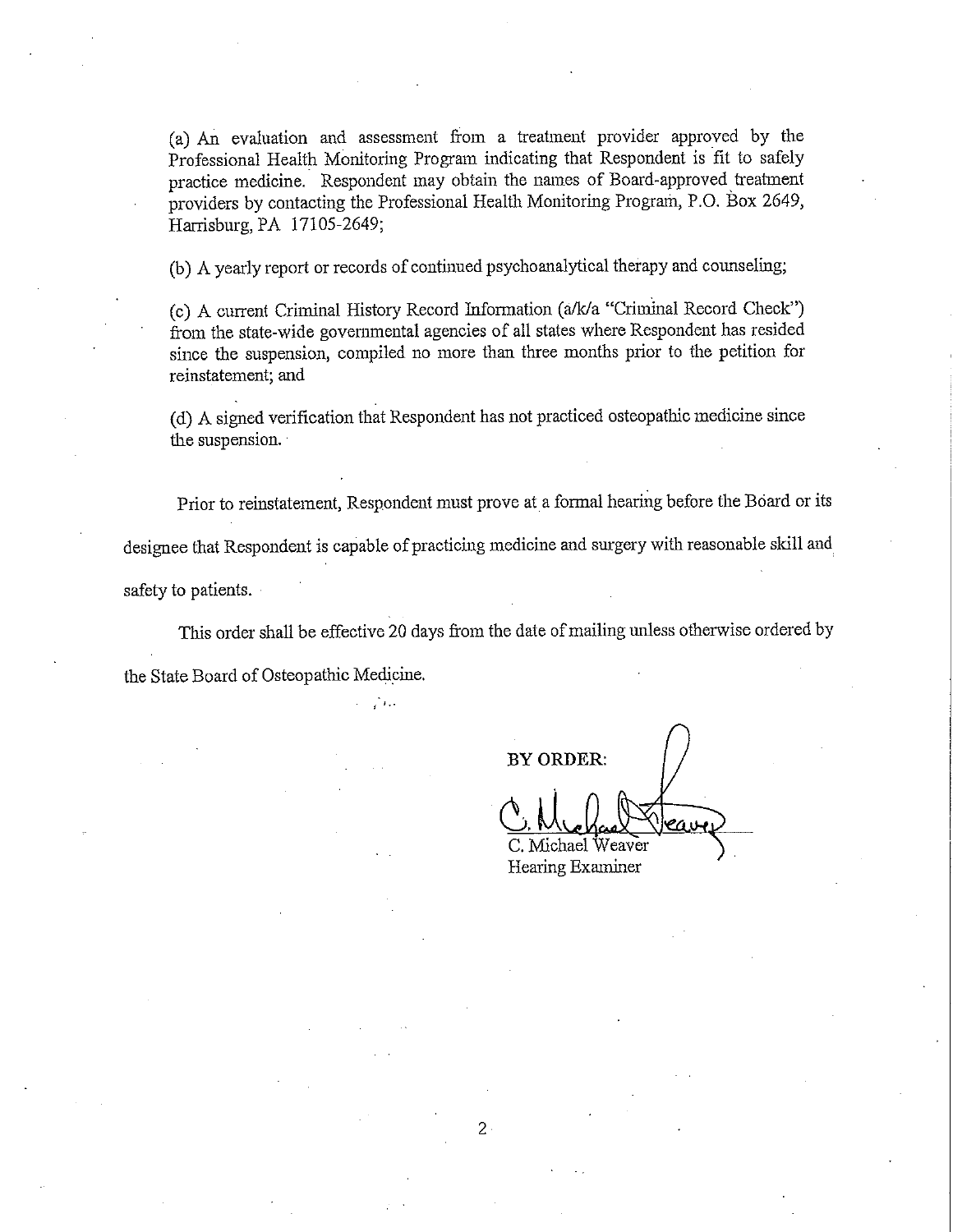*For the Commonwealth:* Keith E. Bashore, Prosecuting Attorney GOVERNOR'S OFFICE OF GENERAL COUNSEL DEPARTMENT OF STATE OFFICE OF CHIEF COUNSEL PROSECUTION DIVISION P.O. Box 2649 Harrisburg, PA 17105-2649

*For Respondent:* Samuel C. Stretton, Esquire Attorney At Law 301 South High Street P.O. Box 3231 West Chester, PA 19381-3231

*Date of mailing:*  $|\lambda| |\lambda|$